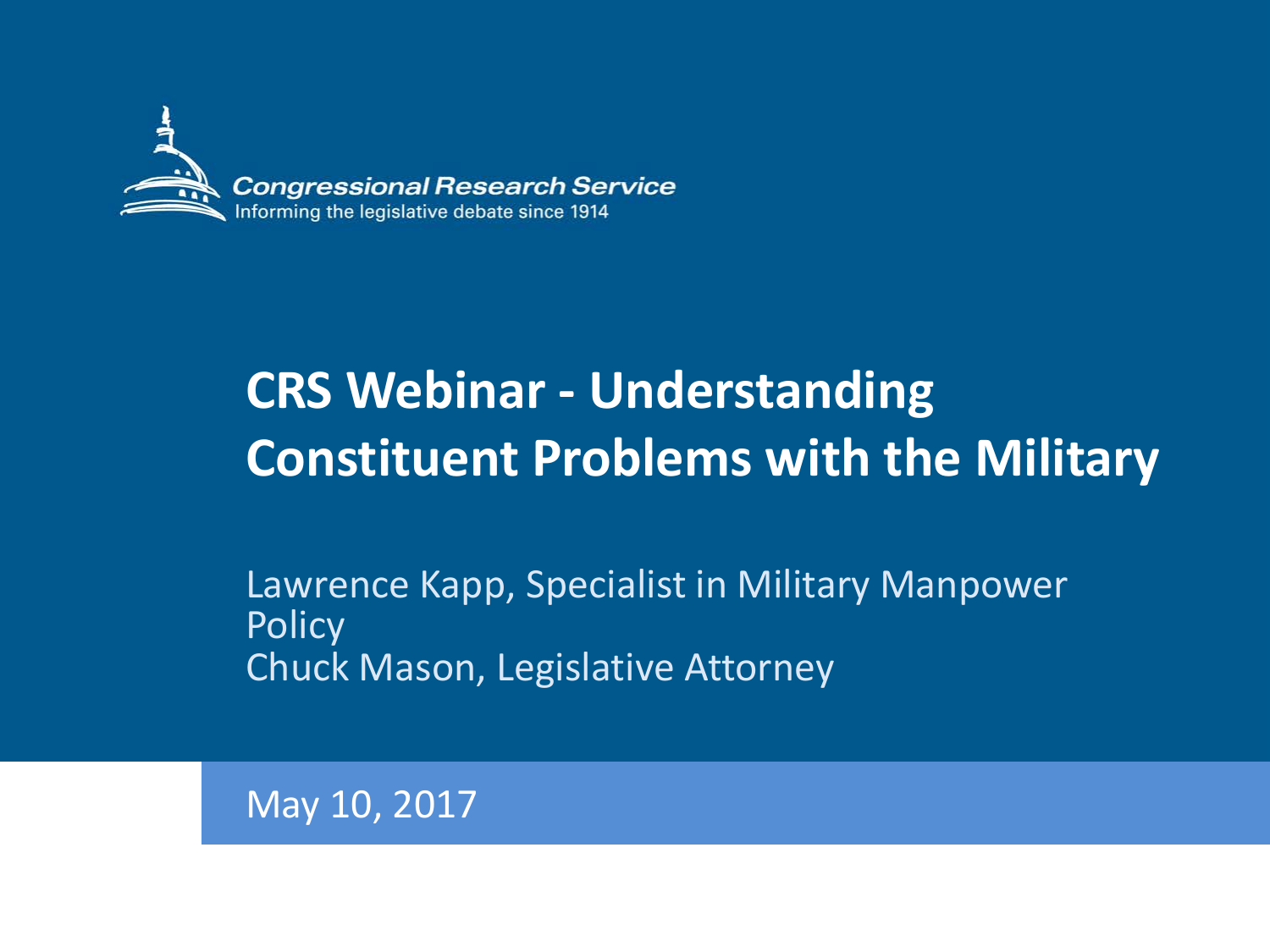# **Joining the Military (Recruiting)**

- **Key Qualifications** 
	- **Age**
	- **Citizenship**
	- **Education**
	- **Aptitude**
	- **Medical**
	- **Physical Fitness**
	- **Dependency**
	- **Character/Conduct**
	- **Drugs/Alcohol**

*See Department of Defense Instruction 1304.26, Qualification Standards for Enlistment, Appointment and Induction*

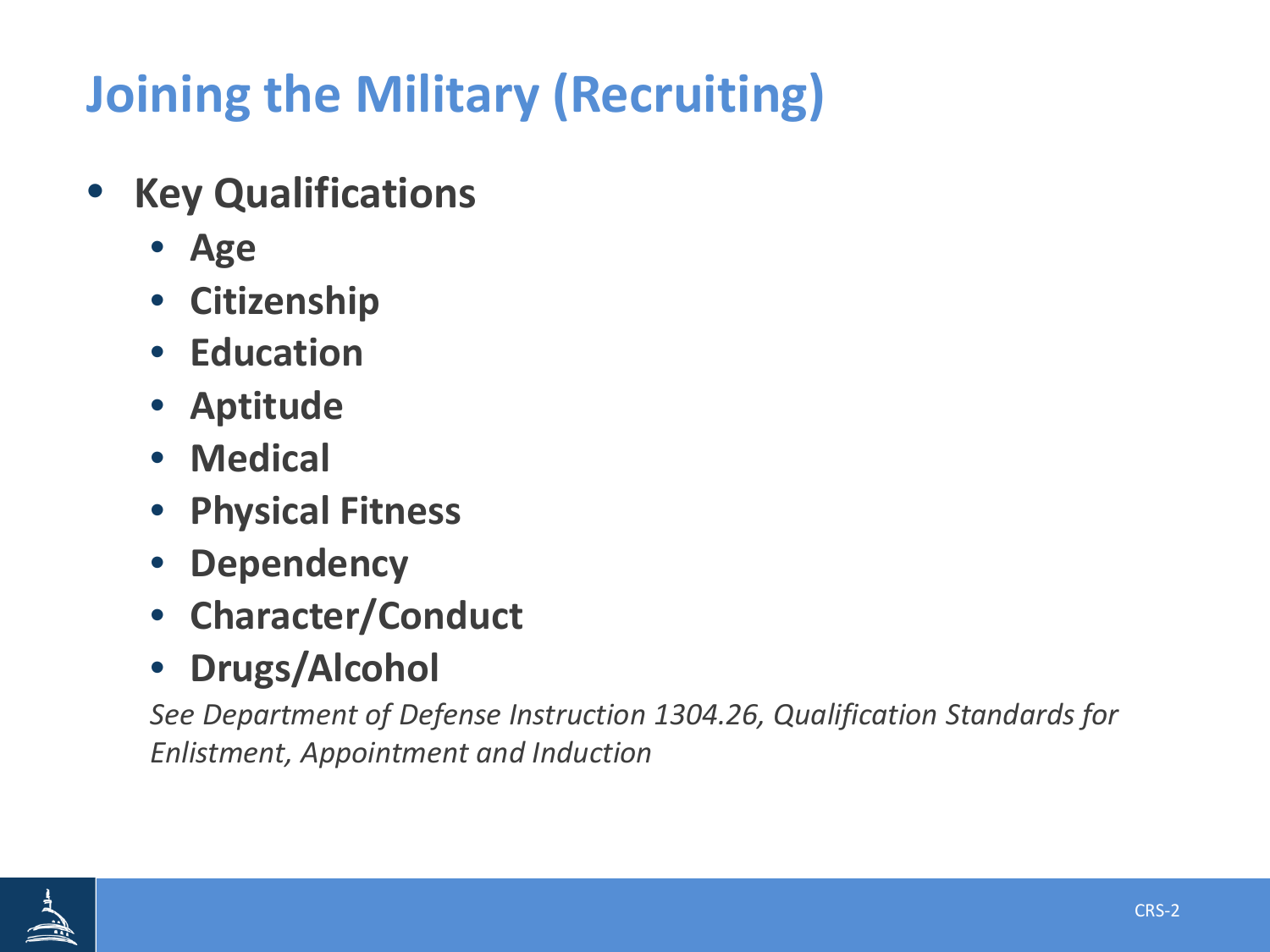# **Joining the Military (Recruiting)**

- **Waivers - those not meeting certain standards may still qualify if they receive a waiver.**
	- **Medical waiver**
	- **Dependent waiver**
	- **Conduct waiver**
	- **Drug waiver**
- **Waivers are more common when recruiting is difficult; less common when recruiting is strong.**
- **Many qualifications standards cannot be waived**

*See Department of Defense Instruction 1304.26, Qualification Standards for Enlistment, Appointment and Induction*

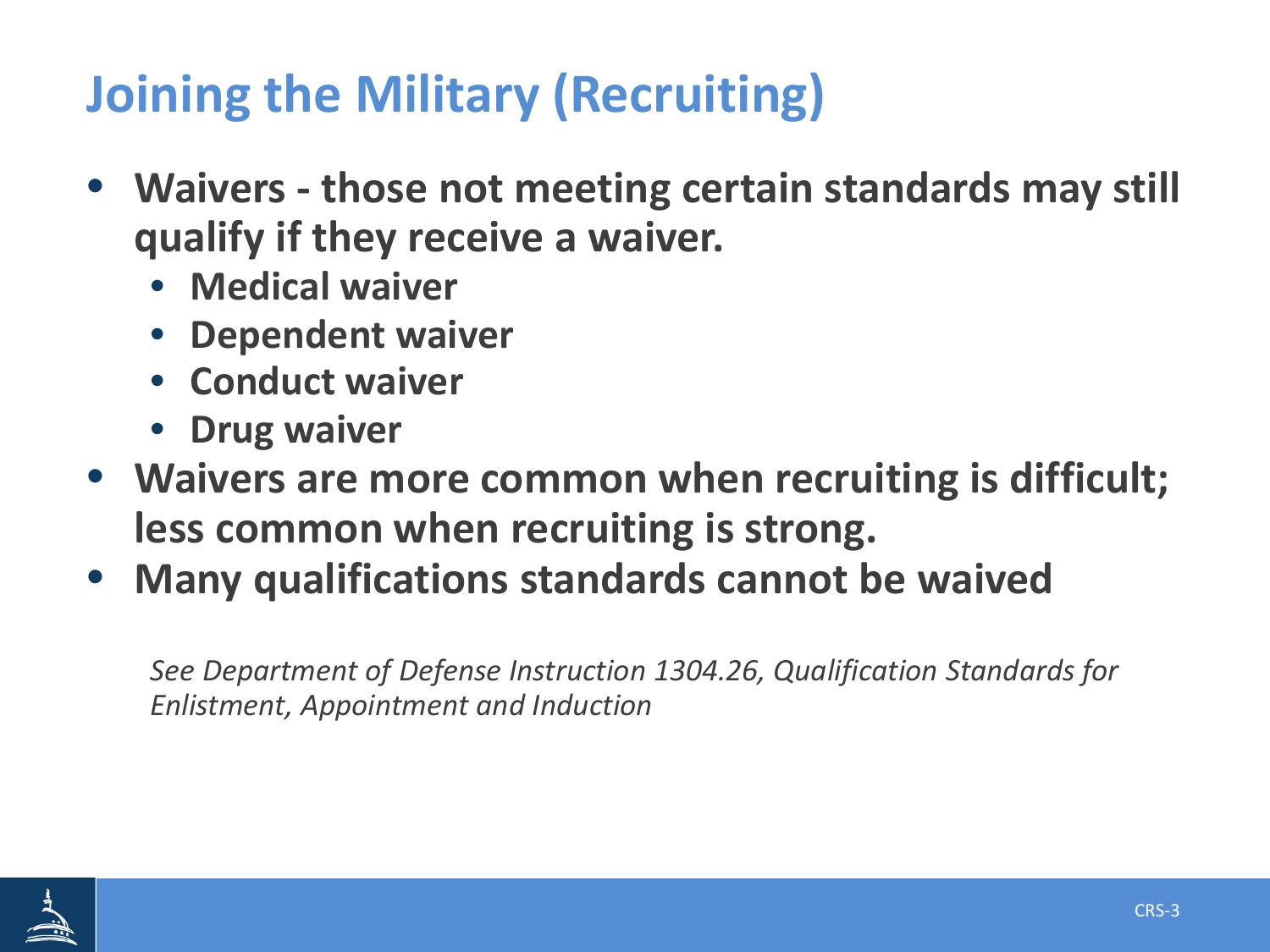### **Administrative Separation - Reasons**

- **Military personnel can be administratively separated for a variety of reasons, including:**
	- **Changes in Service Obligations**
	- **Convenience of the Government**
	- **Disability**
	- **Unsatisfactory Performance**
	- **Misconduct**
	- **Unsatisfactory Participations (Reserves)**
- **Some of these separations are at the request of the individual; others are involuntary**
- **Involuntary separation of officers are more complicated than enlisted separations**

*See Department of Defense Instruction 1332.14, Enlisted Administrative Separations, January 27, 2014 and Department of Defense Instruction 1332.30, Separation of Regular and Reserve Commissioned Officers, November 25, 2013.* 

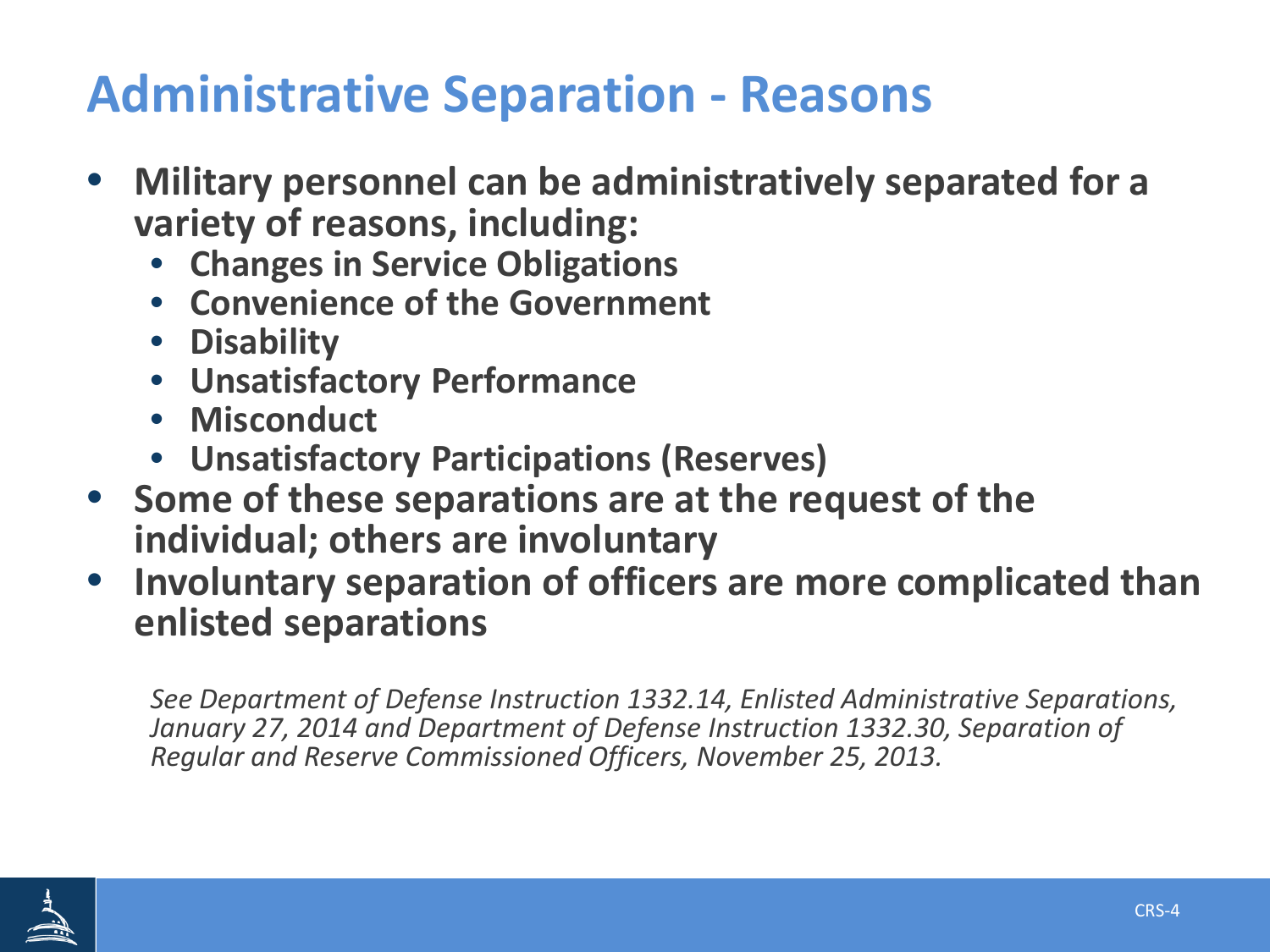#### **Administrative Separation - Characterization**



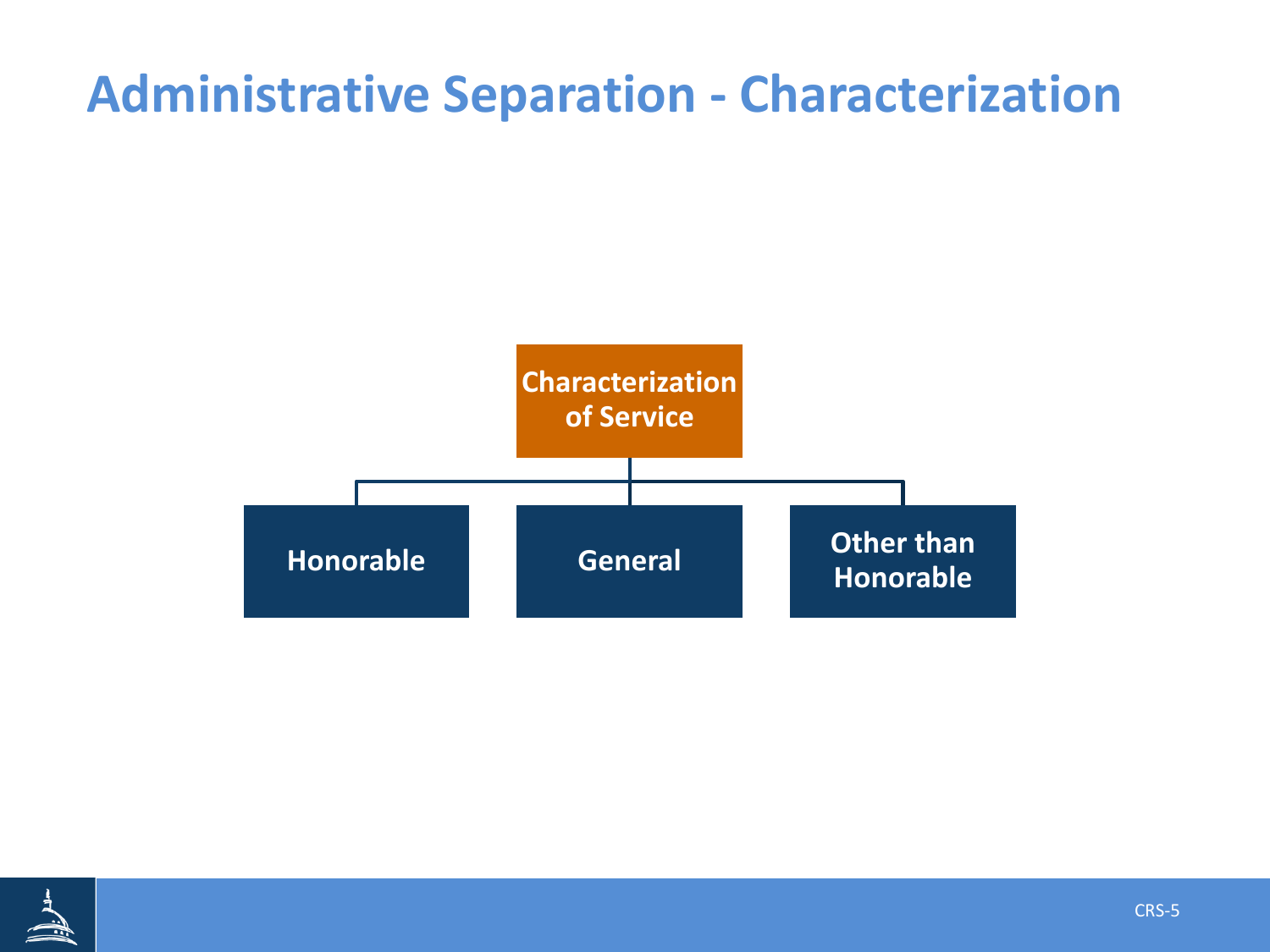## **Adverse Actions – Non-Judicial Punishment**

- **Commanding Officers Non-Judicial Punishment (NJP) - Article 15, UCMJ**
	- Disciplinary punishments for minor offenses without the intervention of a court-martial
	- Officers and enlisted servicemembers
	- except for servicemembers attached to or embarked in a vessel, NJP may be refused by the servicemember – commanding officers may elect courts-martial
	- Manual for Courts-Martial, Part V Nonjudicial Punishment Procedures

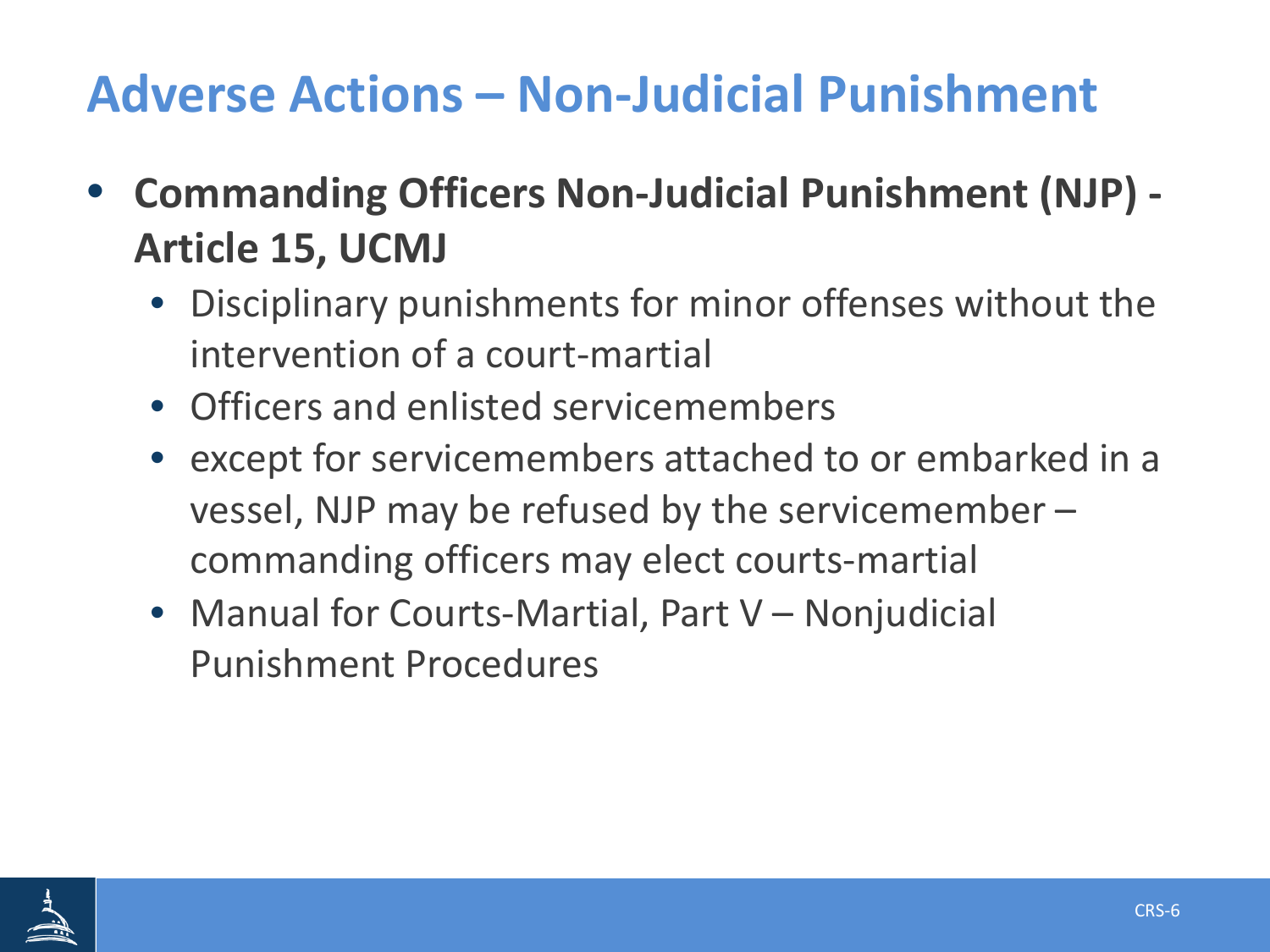### **Adverse Action – Courts-Martial**

- **Summary Courts-Martial – Article 20, UCMJ**
	- Minor offenses allegedly committed by enlisted servicemembers
	- Maximum punishments:
		- o 30 days confinement
		- o Hard labor without confinement for 45 days
		- o Restriction to specified limits for 45 days
		- o Forfeiture of two-thirds pay per month for one month
		- o Reduction to the lowest pay grade
	- Composed of one commissioned officer who need not be a lawyer

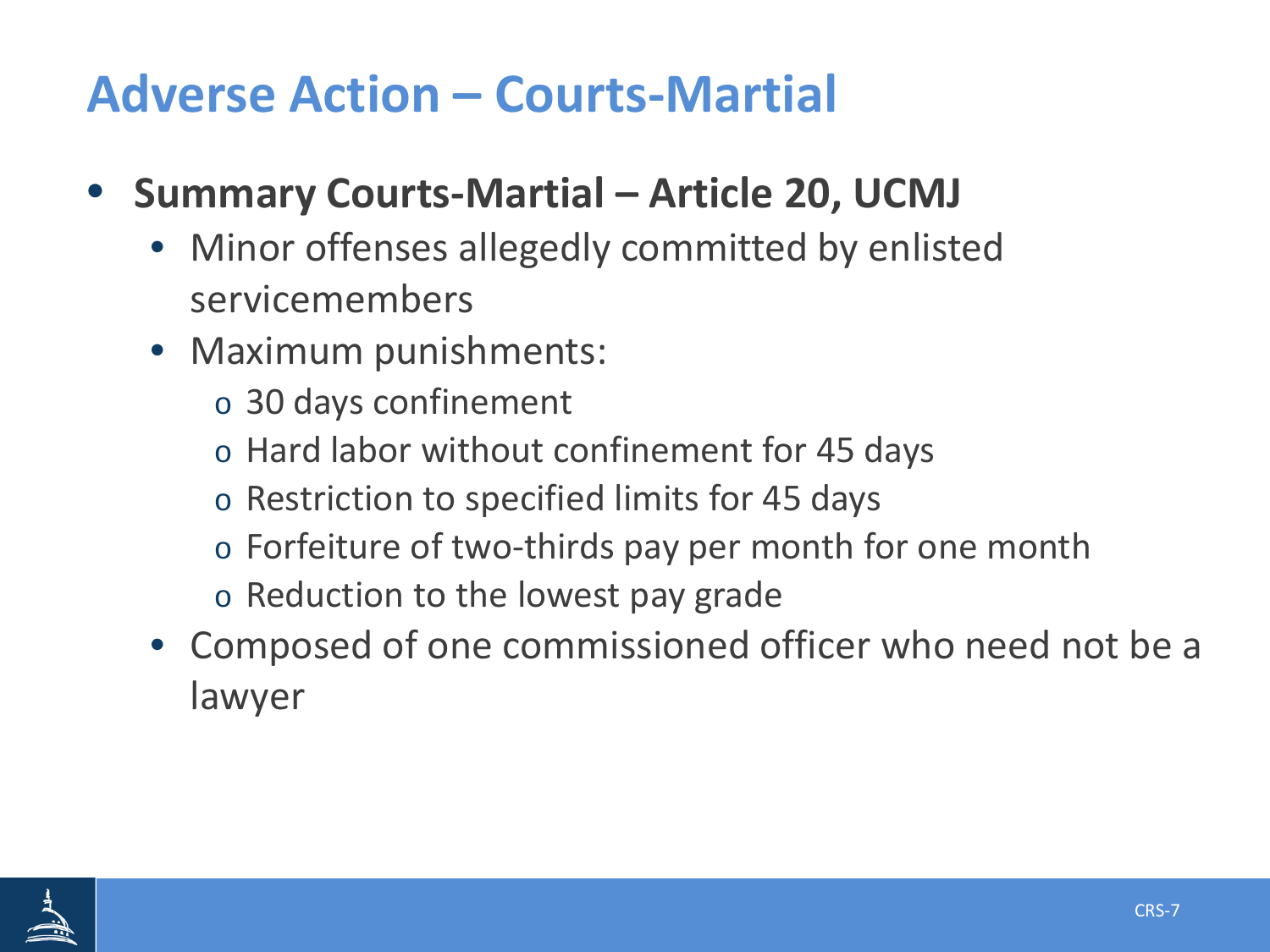### **Adverse Action – Courts-Martial**

- **Special Courts-Martial – Article 19, UCMJ**
	- Any noncapital offense; generally considered misdemeanor offenses
	- Maximum punishments:
		- o Confinement for one year
		- o Hard labor without confinement for up to three months
		- o Forfeiture of two-thirds pay per month for up to one year
		- o Reduction in pay grade
		- o Punitive discharge (bad-conduct discharge)
	- Composed of a military judge alone; a jury of at least three servicemembers; or a military judge and not less than three servicemembers

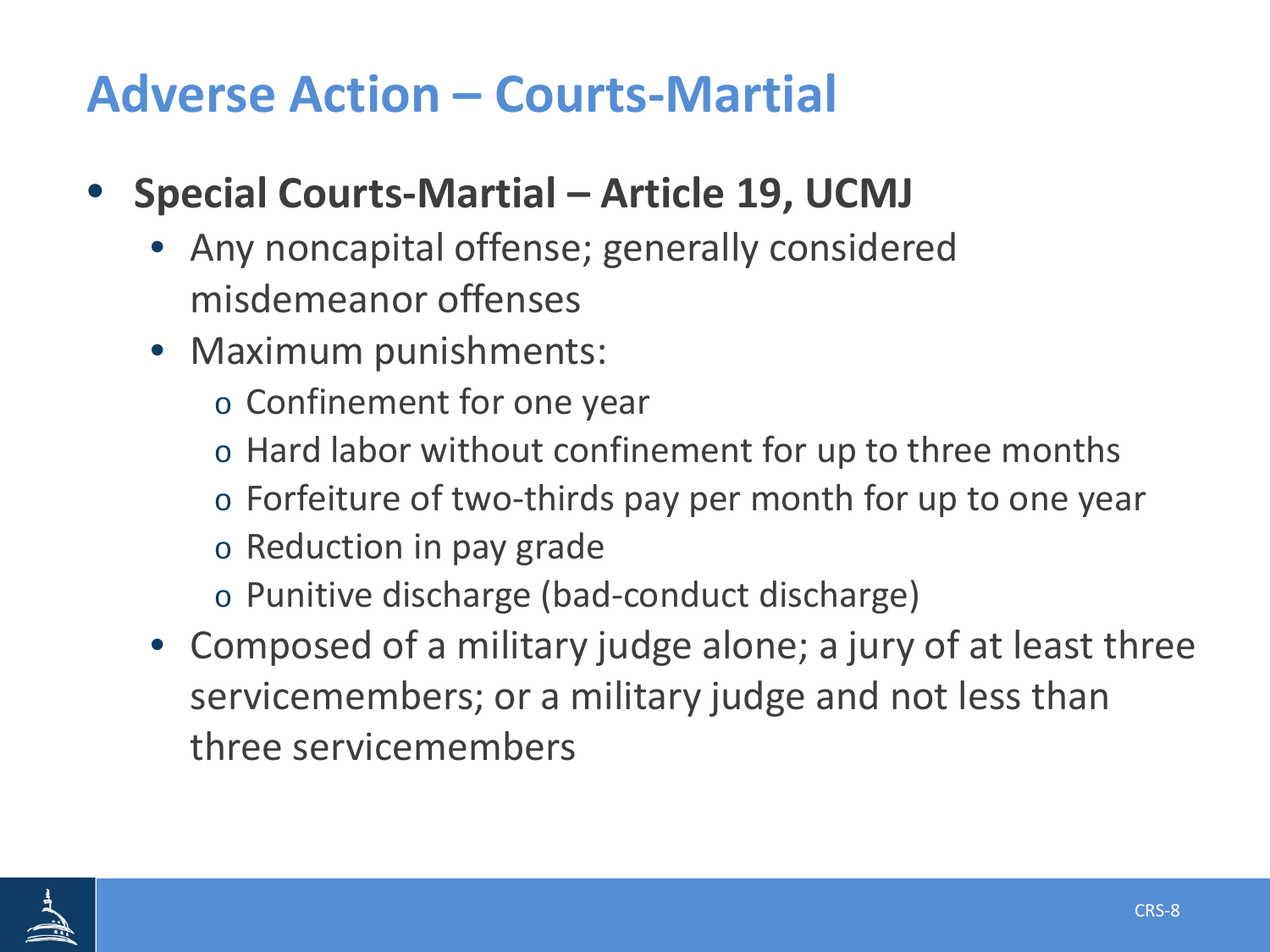### **Adverse Action – Courts-Martial**

#### • **General Courts-Martial – Article 18, UCMJ**

- Serious offenses, including capital crimes
- Maximum punishments:
	- o Reprimand
	- o Restriction
	- o Fines
	- o Forfeitures of up to all pay and allowances
	- o Reduction to the lowest enlisted pay grade
	- o Confinement
	- o Punitive discharge (bad conduct discharge, dishonorable discharge, or dismissal)
	- o For capital offenses, death
- Composed of military judge alone; or a jury of at least five servicemembers and a military judge

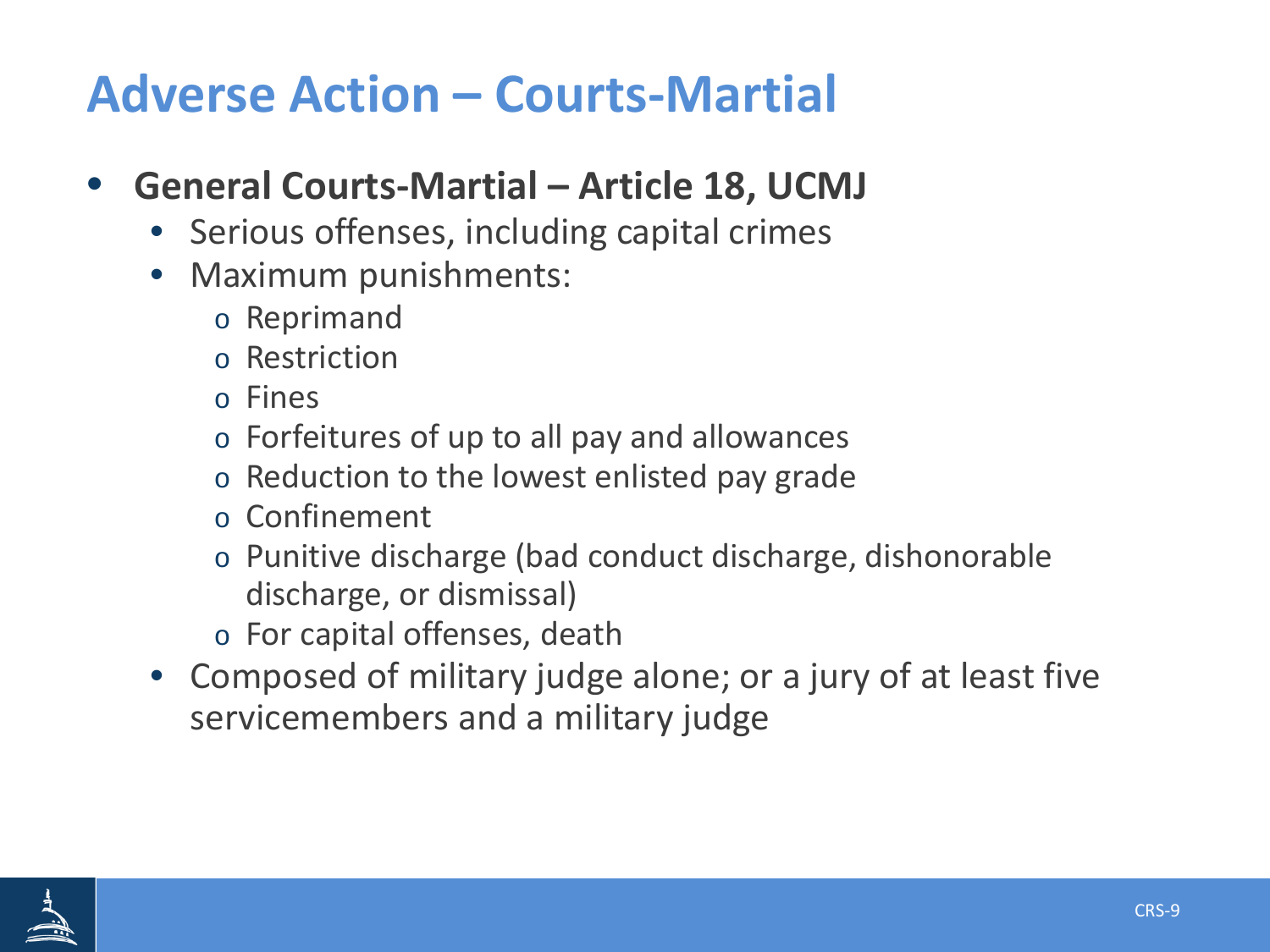#### **Post-Service Matters**

- **Discharge Review Board (DRB)**
	- Change, correct, modify discharges and dismissals not issued by a sentence of a general courts-martial
	- If error or injustice is more than 15 years in past, the proper avenue is Board of Correction of Military Records
	- 10 USC § 1553
	- DoD Directive 1332.31, "Boards for Correction of Military Records (BCMRs) and Discharge Review Boards (DRBs)," March 8, 2004
	- DoD Instruction 1332.41, "Discharge Review Board (DRB) Procedures and Standards," April 23, 2007

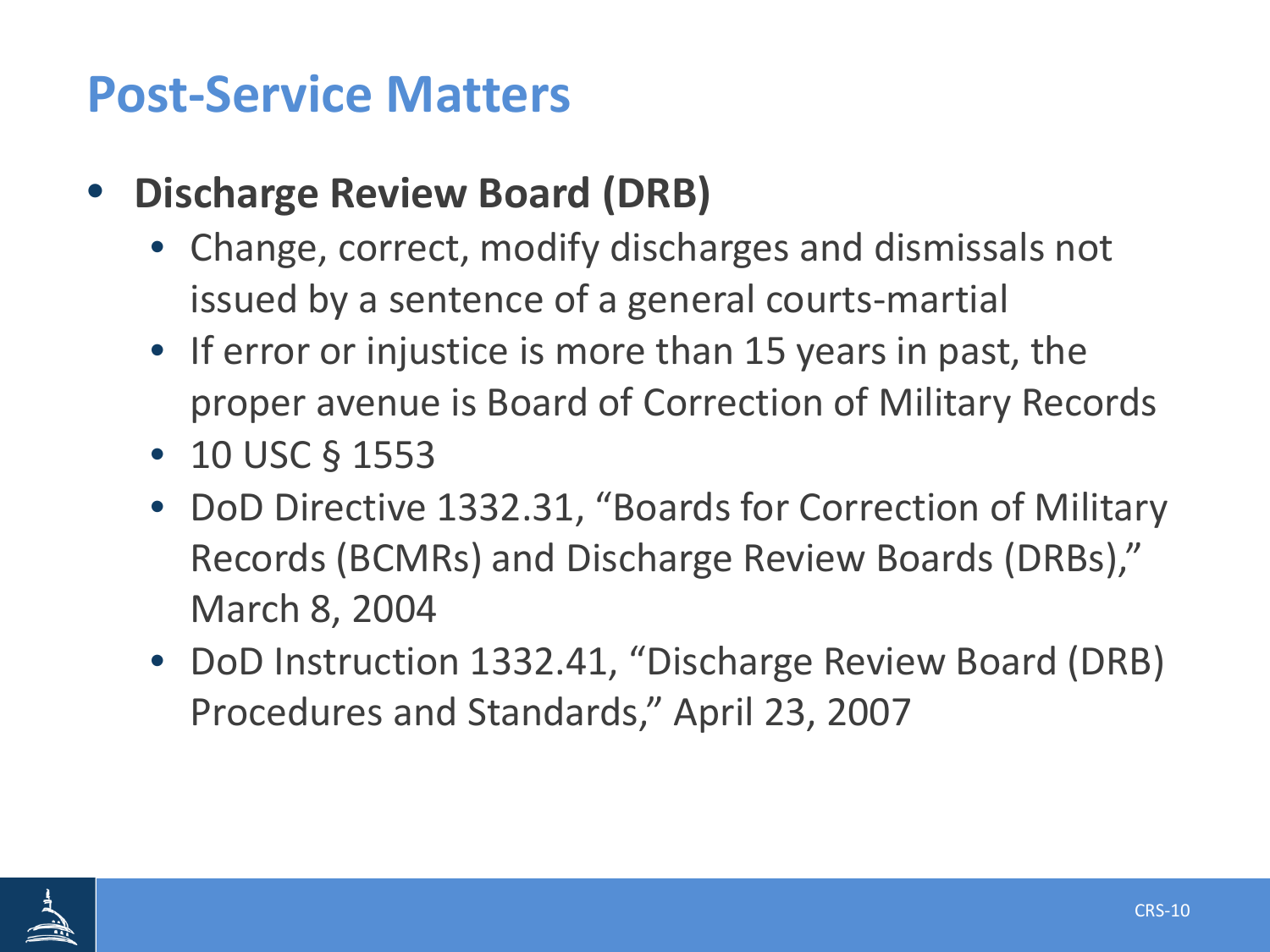#### **Post-Service Matters**

- **Board of Correction of Military Records**
	- Change any military record when necessary to correct an error or remove an injustice
	- 10 USC § 1552
	- DoD Instruction 1332.41, "Boards for Correction of Military Records (BCMRs) and Discharge Review Boards (DRBs)," March 8, 2004

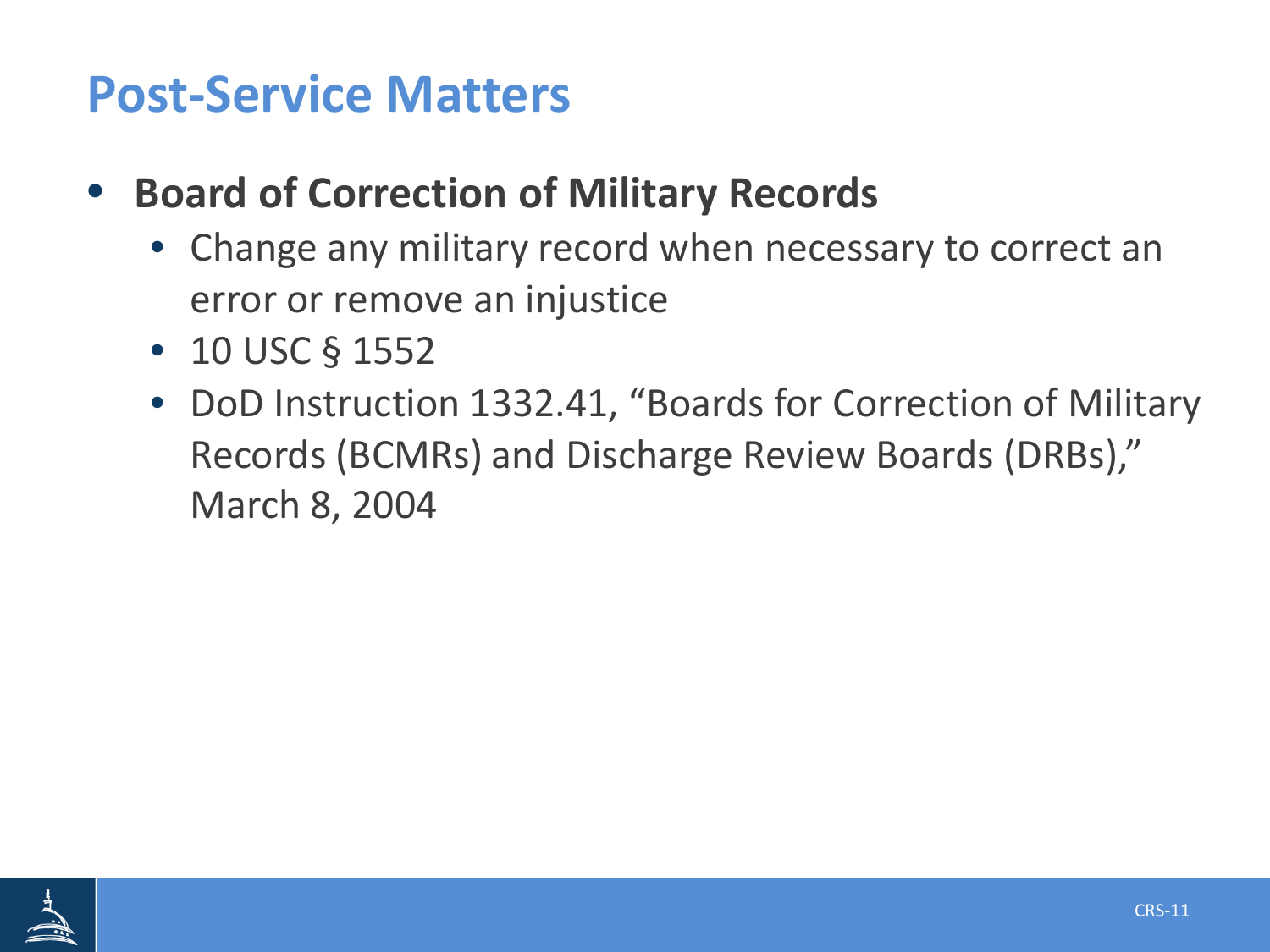QUESTIONS?